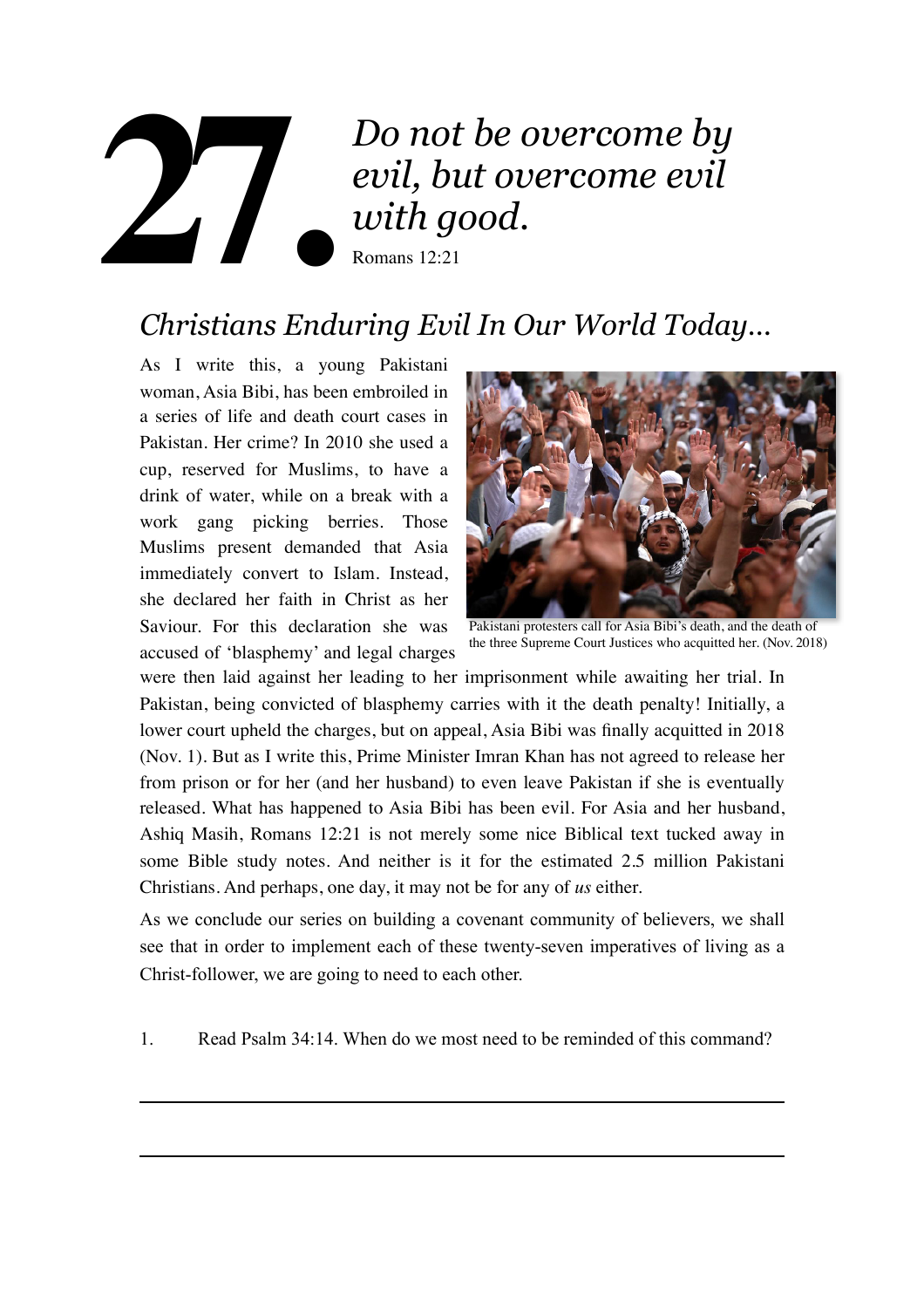## *Christians Running Into The Fray*



The joint-winner of the 2018 Nobel Peace Prize was a Congolese gynecologist, Dr. Robert Mukwege (pictured left). Robert's father was a Pentecostal minister who regularly prayed for sick in their wartorn country of the Democratic Republic of Congo as Robert was growing up. Young Robert was so moved by this that he committed his life to also healing the sick - *by medicine*. After graduating as a

medical doctor he was awarded a post-graduate scholarship in France. He could have settled there and enjoyed a comfortable life. But he didn't. He returned to the Congo where fighting had broken out in 1996 and established a clinic for women who were the victims of the worst war crimes. He tells his story here -

#### <https://youtu.be/rliKwDCnGws> .

In a war that has been raging for years (yet barely rates a mention in the mainstream western news media), millions of people have been killed - but by far the worst victims, of what has been described as "Africa's World War", are the women. They are often brutally sexually assaulted in the most violent and hideous ways imaginable. Dr. Mukwege says that many of these seriously abused women are brought to his clinic *to die* after their abusers have eventually finished with them as their sex slaves. The damage done to these women is horrendous. But Dr. Mukwege and his team have been able to rebuild thousands of these women to the point that he is now known as, "The Man Who Repairs Women"[.](#page-1-0)<sup>[1](#page-1-0)</sup> He is under constant threat of his life. When he went to Norway to receive his Nobel Peace Prize, his body guard was assassinated and his children kidnapped. He had to go into exile while the release of his children was negotiated. After this was achieved, he returned to the war-zone to continue his work in repairing women, in Jesus' Name. Christians have traditionally run into the fray where sometimes the greatest evil is being perpetrated. Dr. Mukwege is living out this Romans 12:21 principle!

<span id="page-1-1"></span><https://youtu.be/-CR9wgZaB6I>

2. If we were to apply the principle found in Amos 5:15, what might it cost us?

<span id="page-1-0"></span>[<sup>1</sup>](#page-1-1). https://www.umurage.org/featured-legacy-makers/the-man-who-repairs-women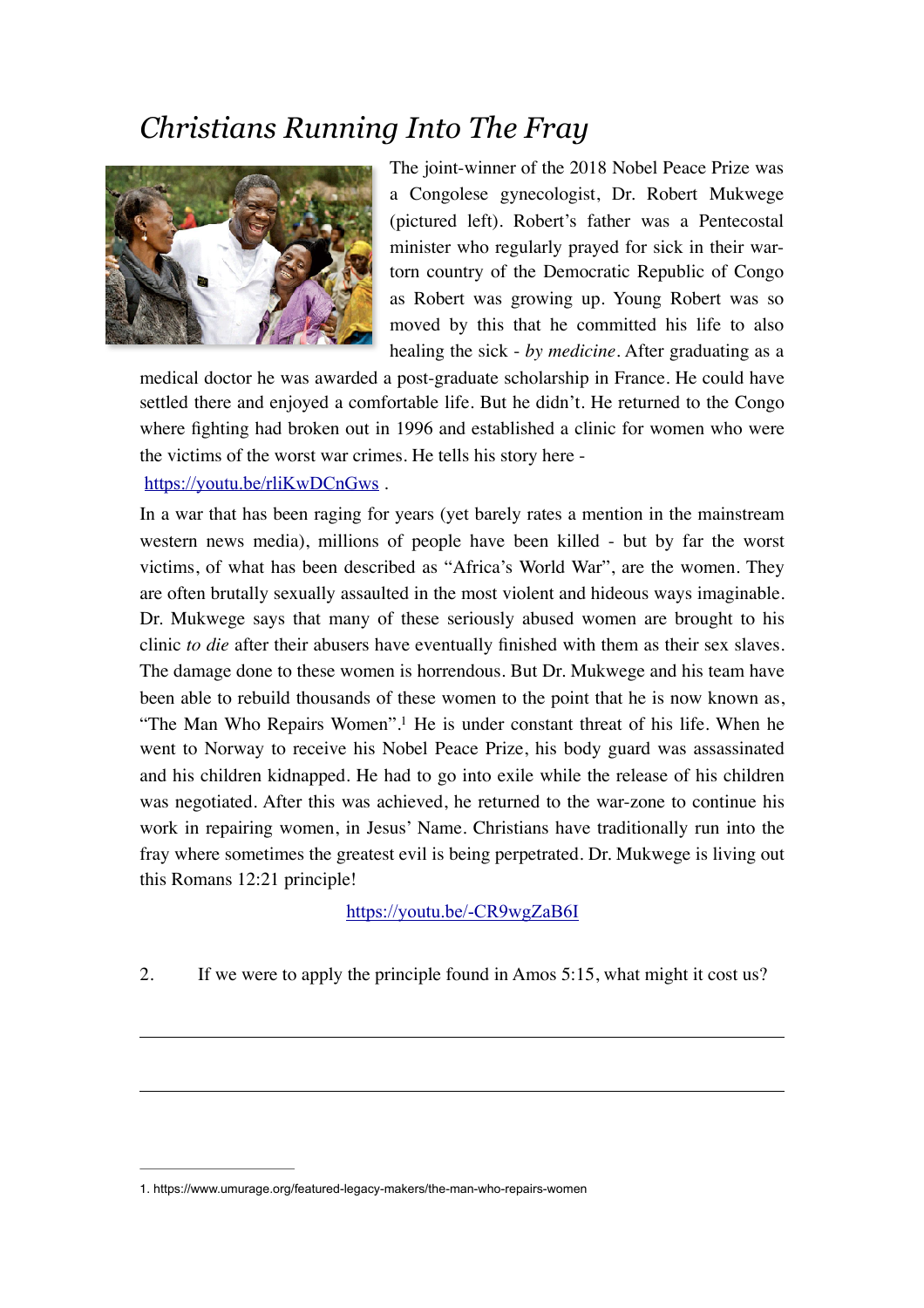As Paul concludes this list of actions for followers of Christ, he concludes with a similar theme to how he commenced in Romans 12:9.

3. How does Romans 12:9 relate to and inform us about Romans 12:21?

- 4. Consider First Thessalonians 5:15 and consider how we are told to repay those who act in an evil way toward us.
- 5. How does implementing Romans 12:21 impact our witness among unbelievers based on 3John 11?

## *We Are Called To Overcome Evil, Not Merely Diffuse It*

6. Note Philippians 2:15 and consider when the circumstances are best for Christians to step up and begin to overcome evil within a culture?

The Church in the first three centuries from its founding practiced much unappreciated good. At the time it was common for newborn baby girls to be left exposed overnight in the market squares or forests for the wildlife or cruel elements to kill them. But the Christians of that time would rescue these girls and raise them as their own. Lepers and the desperately sick were cared for in the beginning of what